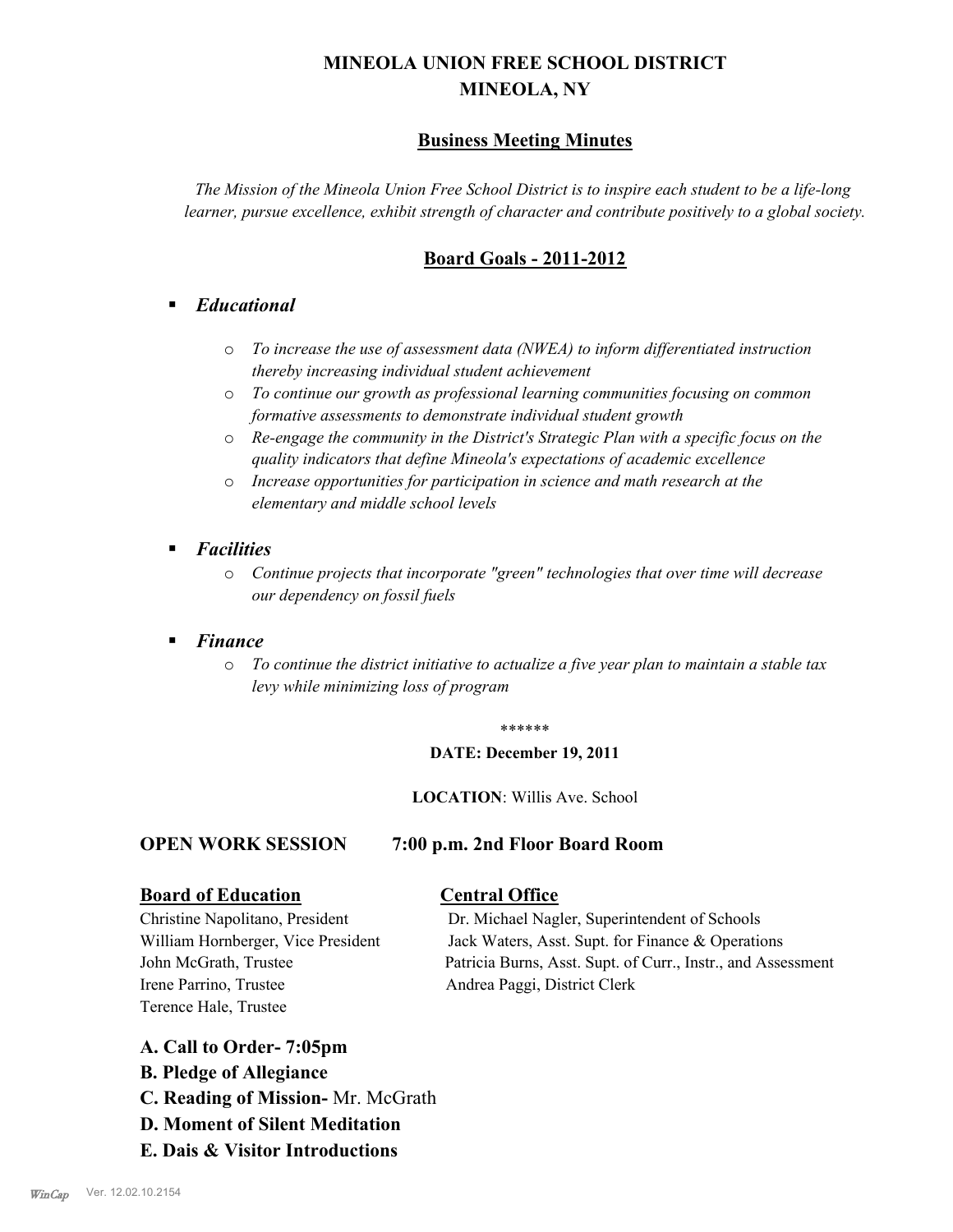#### **F. High School Student Organization Report**

There was no report tonight.

The Superintendent stated that tonight we will have a special performance at the meeting. The Superintendent stated that tomorrow night at the high school will be the second Winter Concert and tonight to give us a preview is a part of the String Ensemble lead by Ms. Campbell. The students performed three pieces including "I Saw Mommy Kissing Santa Claus".

The Superintendent thanked the students for their performance and encouraged everyone to come out and enjoy the talents of our students at tomorrow night's concert.

#### **G. Old Business**

**RESOLUTION # 46 -**WHEREAS, the District has been advised that Resolution #1 adopted by the Board at the July 1, 2010 Reorganization Meeting pursuant to 2 NYCRR §315.4 ("Standard Work Day and Reporting Resolution") indicated a standard work day for the District Treasurer of four rather than seven hours, and indicated a number of days per month for the District Clerk and District Treasurer, despite the fact that both individuals participate in the District's time keeping system,

NOW THEREFORE BE IT RESOLVED, that the Board of Education of the Mineola UFSD hereby adopts the annexed Standard Work Day and Reporting Resolution (RS 2417-A) in place and instead of the aforesaid Resolution #1, and be it further

RESOLVED, that the Superintendent of Schools is authorized and directed to effect such changes in District records and reports as may be required as a result of the adoption of the foregoing resolution, including posting of such Resolution and submission to the NYS Employees' Retirement System as required by law.

**Motion:** John McGrath **Second:** William Hornberger

Discussion: The Superintendent stated that two years ago an error was made in the Standard Work Day Reporting, as it was the first time that this was done. This resolution corrects the error that was made.

| Yes: | Terence Hale         | No: | None |
|------|----------------------|-----|------|
|      | Irene Parrino        |     |      |
|      | John McGrath         |     |      |
|      | William Hornberger   |     |      |
|      | Christine Napolitano |     |      |
|      |                      |     |      |

**Passed:** Yes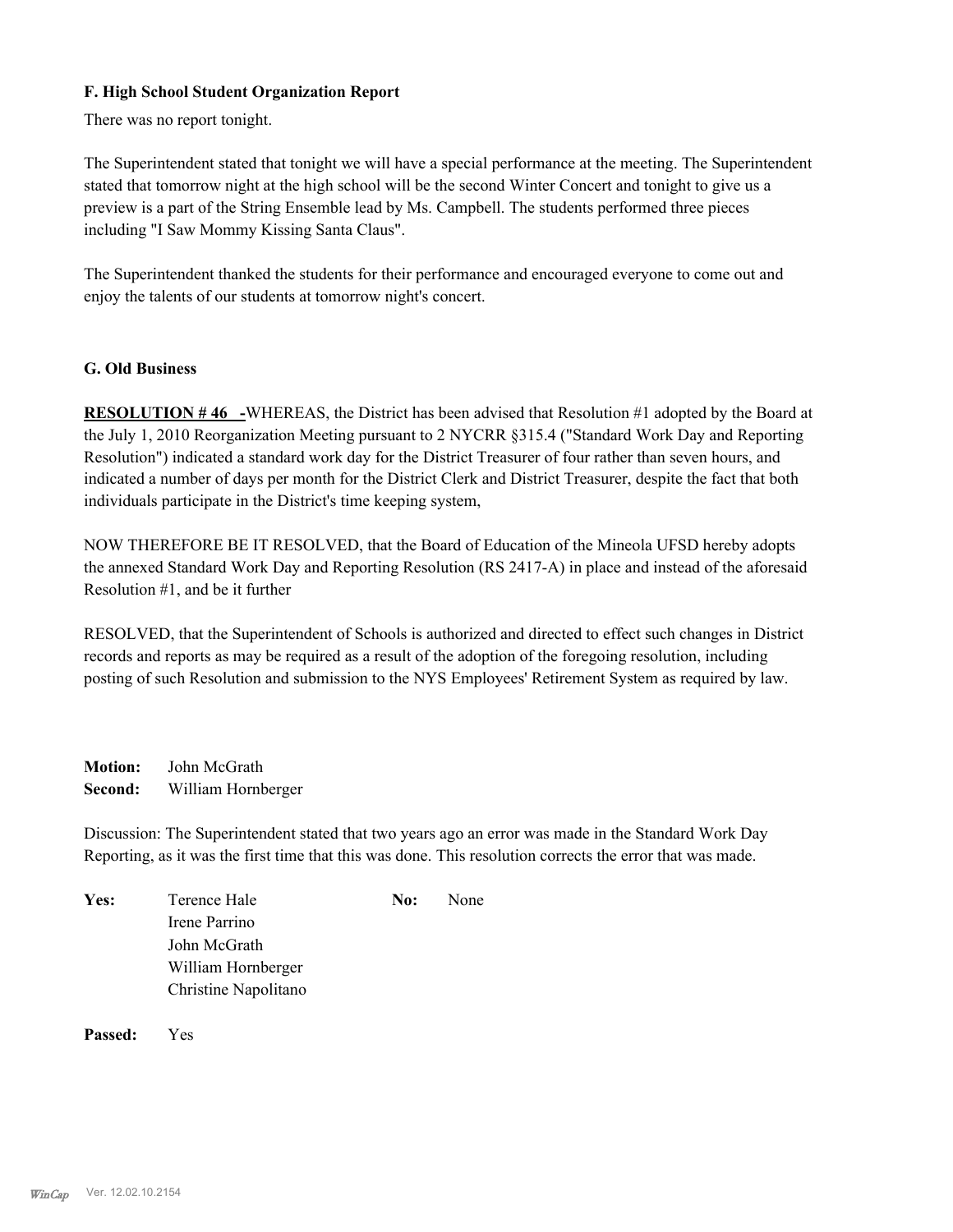Ms. Napolitano asked the Board if there was any other Old Business. Mr. Hale asked the Superintendent for an update on the Hampton Street Project. The Superintendent stated that the fence went up on Friday and they broke ground today. Mr. Hale asked how the children are entering the building. The Superintendent stated that the children come through the front of the building and Ms. Small has everything organized. Mr. Hornberger asked for an update on the Wills Avenue School. The Superintendent stated that there are three interested parties and he has given tours to all of them. The RFP's are due on December 30, however he may give an extension, due to the holidays. Mr. Hornberger asked about the request from the High School to do an Austrian exchange. The Superintendent stated that there was a request from the High School to do this; and they would like the Board's approval to explore. The Board stated that they are all in favor of the High School exploring an exchange with Austria. Mr. Hornberger asked the Superintendent to explain the error in the grading of the NWEA. The Superintendent stated that the grading error took place in Kindergarten and first grade. The corrections lead to an increase in the reported scores. Mr. Hornberger requested a breakdown of the scores. Mr. Hornberger asked for an update on Jackson Avenue project. The Superintendent stated that currently there is no construction going on at Jackson Avenue and we are in need of an updated kitchen report. The Superintendent stated that right now the focus is on Meadow Drive and it is being debated what the cost of the Jackson Avenue construction and equipment will be. The cost may go above the fund.

Ms. Napolitano asked the Superintendent about Royal Waste and if/when checks were sent to the PTAs. The Superintendent stated that in 2008, a check of \$400 was sent to the Middle School PTA and two checks, one in the amount of \$400 and another in the amount of \$420 were sent to the High School PTA. Royal also purchased two ads from the High School. Ms. Napolitano asked if any money was put into the general fund from Royal Waste. The Superintendent stated that the agreement was that money would go to PTAs.

Mr. McGrath stated that he would like it noted that the District Clerk may open his mail unless marked private and confidential. All other Board members stated that the same is true with their mail.

#### **H. New Business**

**RESOLUTION # 47 -WHEREAS**, the District was identified as one of those parties potentially responsible under the Comprehensive Environmental Response, Compensation, and Liability Act ("CERCLA") for the approximately \$15,000,000 cleanup of the Pt. Washington Landfill Superfund site by virtue of have deposited refuse at the site, and

**WHEREAS**, the District was offered the opportunity to settle all claims against it for the sum of \$15,000 and, together with other similarly situated public entities, has negotiated a release of all such costs and liability in connection with the litigation for the sum of \$10,000, now therefore be it,

**RESOLVED**, that the Board of Education approves the payment of the sum of \$10,000 in satisfaction of all claims against the District in connection with the said litigation and authorizes the President of the Board to execute settlement documents in connection therewith

**Motion:** Terence Hale **Second:** John Mc Grath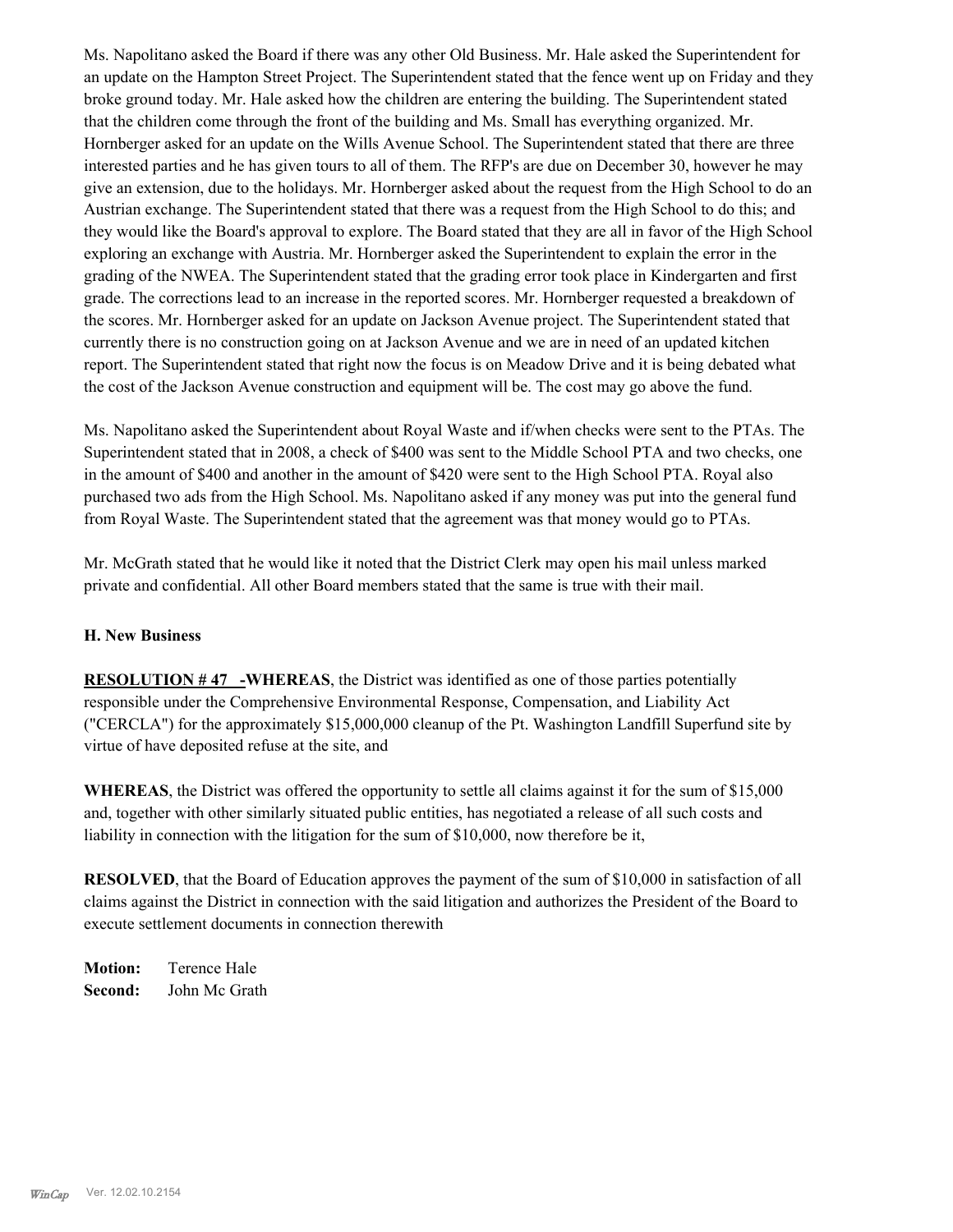Discussion: The Superintendent stated that this refers to an incident from many years ago that involved the improper disposal of waste. In order to close the books on this matter, we have this resolution to pay \$10,000. Mr. Heidelberger stated that Mineola along with 13 other school districts got together in order to reach a better settlement.

| Yes: | Terence Hale         | No: | None |
|------|----------------------|-----|------|
|      | Irene Parrino        |     |      |
|      | John McGrath         |     |      |
|      | William Hornberger   |     |      |
|      | Christine Napolitano |     |      |
|      |                      |     |      |

**Passed:** Yes

#### **I. Consensus Agenda**

**RESOLUTION #48 -BE IT RESOLVED** that the Board of Education approves the consensus agenda items I.1.a.. through I.6.b., as presented.

**Motion:** John McGrath **Second:** William Hornberger

Discussion: Ms. Napolitano asked the Board if there were any items for discussion. Mr. Hale stated that he had a question regarding the Internal Claims report. Mr. Hale asked for an explanation of the issue with Royal Window Treatments. Mr. Waters explained that at the High School Mr. Romano signed off on a purchase order that says repair of window treatments. However, some were not repairable and needed to be replaced, so some new blinds were purchased. Mr. Hale also questioned the purchase of new ladders. The Superintendent stated that they needed 10 ft. ladders as there were none. Mr. Hornberger asked if any of the vacant clubs at the Middle School had been filled (chess, math olympiads, or legos). The Superintendent stated that he instructed Mr. Barth to advertise district wide for an advisor. Mr. Hornberger asked for an update at the next meeting.

**Yes:** Terence Hale **No:** None Irene Parrino John McGrath William Hornberger Christine Napolitano

**Passed:** Yes

*WinCap* Ver. 12.02.10.2154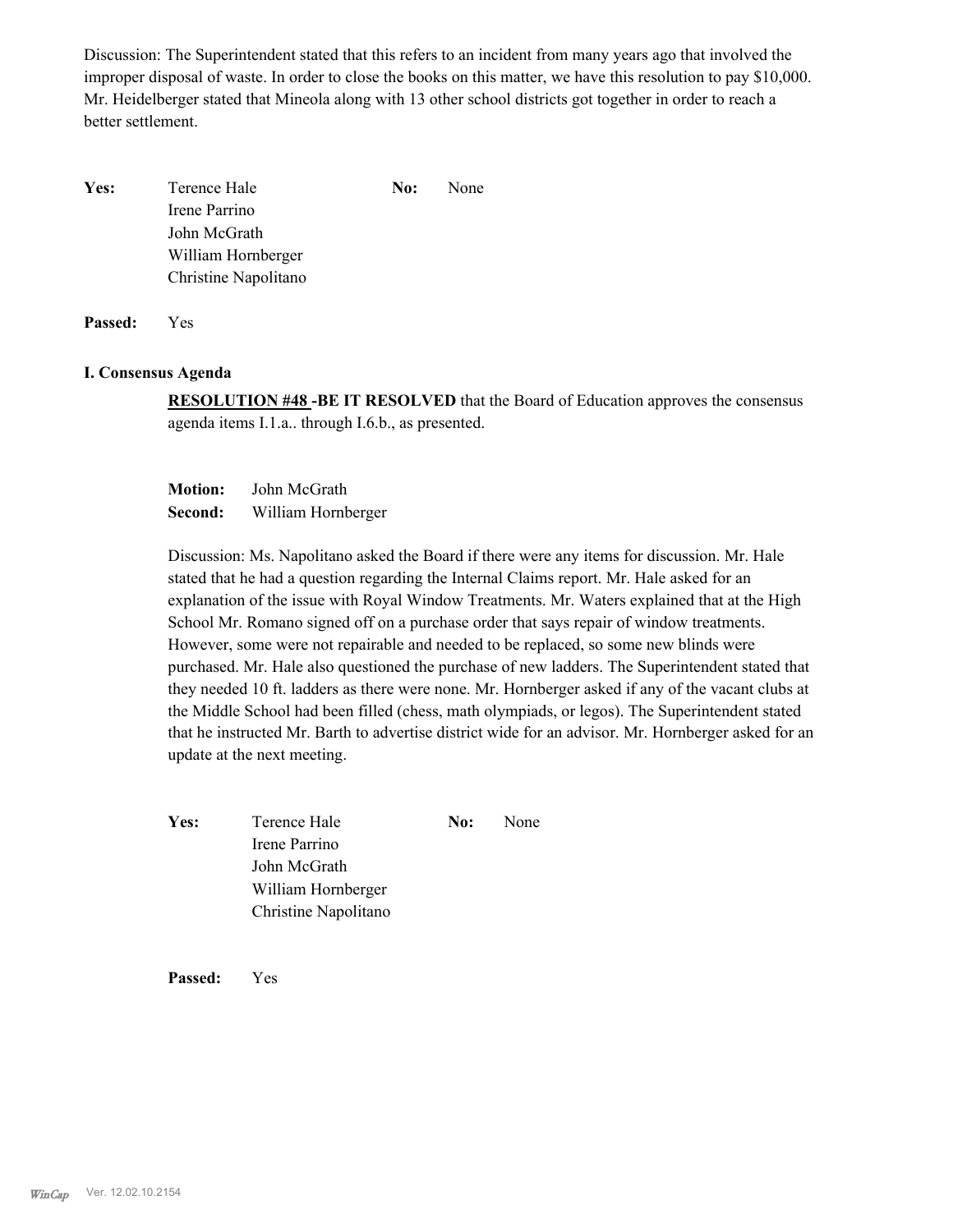### 1. **Accepting of Minutes**

That the Board of Education accepts the minutes of November 3, 2011 Workshop meeting and the November 17, 2011 Business meeting, as presented a.

#### 2. **Instruction**

- a. Leave(s) of Absence/Medical
- That the Board of Education approves a Medical Leave of Absence using accumulated sick days to Constance Killian, Elementay Teacher, at Jackson Avenue, starting February 16, 2012. 1.
- That the Board of Education approves an unpaid Medical Leave of Absence to Angelo Suarez, ESL Teacher, at Willis Avenue, effective December 5, 2011. 2.

#### Appointment(S) Sub Teacher per diem The Board of Education approves the addition of the following candidates to the Per Diem Substitute Teacher List at a daily rate of pay, \$90.00: b.

|                                                                            | <b>EMPLOYEE NAME</b>                                                        | <b>EMPLOYEE CERTIFICATION</b>    |  |
|----------------------------------------------------------------------------|-----------------------------------------------------------------------------|----------------------------------|--|
| 1.                                                                         | Soneya Bonetti                                                              | ESL                              |  |
| 2.                                                                         | Christine T. Wunderlich                                                     | ESL.                             |  |
| 3.                                                                         | Christine Beihoff                                                           | Childhood Education (Grades 1-6) |  |
| 4.                                                                         | Nicholas Pontolillo                                                         | English 7-12                     |  |
| $\mathbf{c}$ .                                                             | Appointments 45 Day Subs                                                    |                                  |  |
| 1.                                                                         | The Board of Education approves the appointment of Michelle Topel, to the p |                                  |  |
| Substitute Teacher for Lugar Tumor at Leakson Avenue, offective 12/14/2011 |                                                                             |                                  |  |

oosition of 45 Day Substitute Teacher for Lucy Tuman at Jackson Avenue, effective 12/14/2011 to on or before June 30, 2012; salary: Days 1-20, \$100.00, Days 21-39 \$100.00, Days 40-45 \$110, Day 46 contract salary BA, Step 1, \$58,123 pro rated. 1.

#### Appointment(s) Coaches d.

That the Board of Education approves the appointment of the following coaches for 2011-2012 year:

| <b>POSITION</b>                | <b>EMPLOYEE NAME</b> | <b>STEP</b> | <b>STIPEND</b> |
|--------------------------------|----------------------|-------------|----------------|
| Basketball- Jr. High (7th/8th) | Michael S. Robilotto |             | \$5,347.00     |

#### Appointment(s) Club/Stipends That the Board of Education approves the following Club/stipend recommendatios for 2011-2012 year: e. POSITION EMPLOYEE NAME STIPEND

| POSITION.     | EMPLOYEE NAME | SHPEND                               |
|---------------|---------------|--------------------------------------|
| Math Olympiad | Mary E. Kenny | \$598.00 pro-rated from Jan. 1, 2012 |

### 3. **Instruction: Committee on Special Education**

That the Board of Education approves the CSE/CPSE/SCSE recommendations for programs and services for students with IEPs for the time period from 10/1/11 to 10/31/11. a.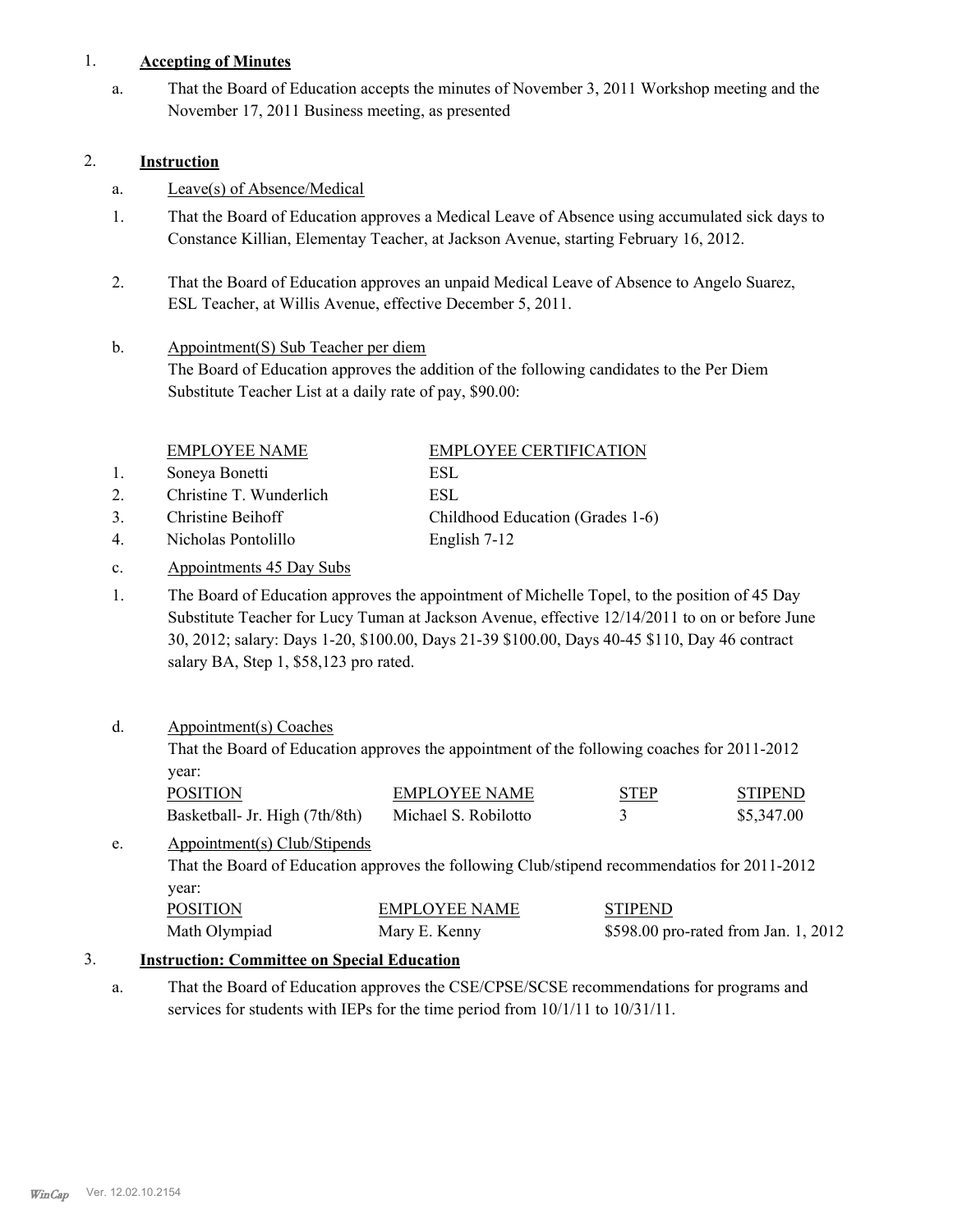### 4. **Instruction: Student Actions**

That the Board of Education approves the following out of state/ overnight field trips for the Winter Guard (Rockettes) competitions. a.

| Sunday,                               | 1/8/12        | West Milford HS-West Milford, NJ                                  |  |  |
|---------------------------------------|---------------|-------------------------------------------------------------------|--|--|
| Saturday,                             | 1/21/12       | West Orange HS-West Orange, NJ                                    |  |  |
| Saturday,                             | 2/4/12        | Bridgewater Raritan HS, Bridgewater, NJ                           |  |  |
| Sat,                                  | 2/11/12       | Trumball HS, Trumball, CT<br>(WGI Northeast Regional Competition) |  |  |
| Saturday,                             | 3/3/12        | South Brunswick HS, South Brunswick, NJ                           |  |  |
| Fri/Sun,                              | $3/9 - 11/12$ | Salem MA, (WGI North East Regional Competition)- tentative        |  |  |
|                                       |               | (No school missed)                                                |  |  |
| Saturday,                             | 3/31/12       | Somerville HS, Branchburg, NJ                                     |  |  |
| Wed/Sun                               |               | 4/11-15/12 WGI World Championships, Dayton OH                     |  |  |
| (over spring break- No school missed) |               |                                                                   |  |  |
| Saturday                              | 4/21/12       | South Brunswick HS, South Brunswick, NJ (MAIN Championships)      |  |  |

# 5. **Civil Service**

# a. Appointments

- That the Board of Education approve the appointment of Guy Penny, to the position of Substitute Bus Aide in Transportation, effective 11/21/2011, at a salary of \$10.75 per hour. 1.
- That the Board of Education approve the appointment of Debra Nikolic to the position of Registered Professional Nurse Substitute, effective January 3, 2012. Salary is \$125 per day. 2.
- That the Board of Education approve the appointment of Yvette Wilkinson to the position of Registered Professional Nurse Substitute, effective January 3, 2012. Salary is \$125 per day. 3.
- b. Leave(s) of Absence
- That the Board of Education approve a paid Medical Leave of Absence to Loretta Sciabarassi, part time Teacher Aide at the Middle School, effective October 28, 2011 through December 9, 2011. 1.
- 2.

That the Board of Education approve a paid Medical Leave of Absence to Barbara Madison, part time Teacher Aide at the High School, effective November 10, 2011 through December 21, 2011.

- c. Resignation(s)
- That the Board of Education amend the resignation of Camille Gentile, to retirement of, effective December 31, 2011. 1.
- 6.

# **Business /Finance**

# a. **Treasurer's Report**

 That the Board of Education accepts the Treasurer's report for the period ending October 31, 2011 and directs that it be placed on file.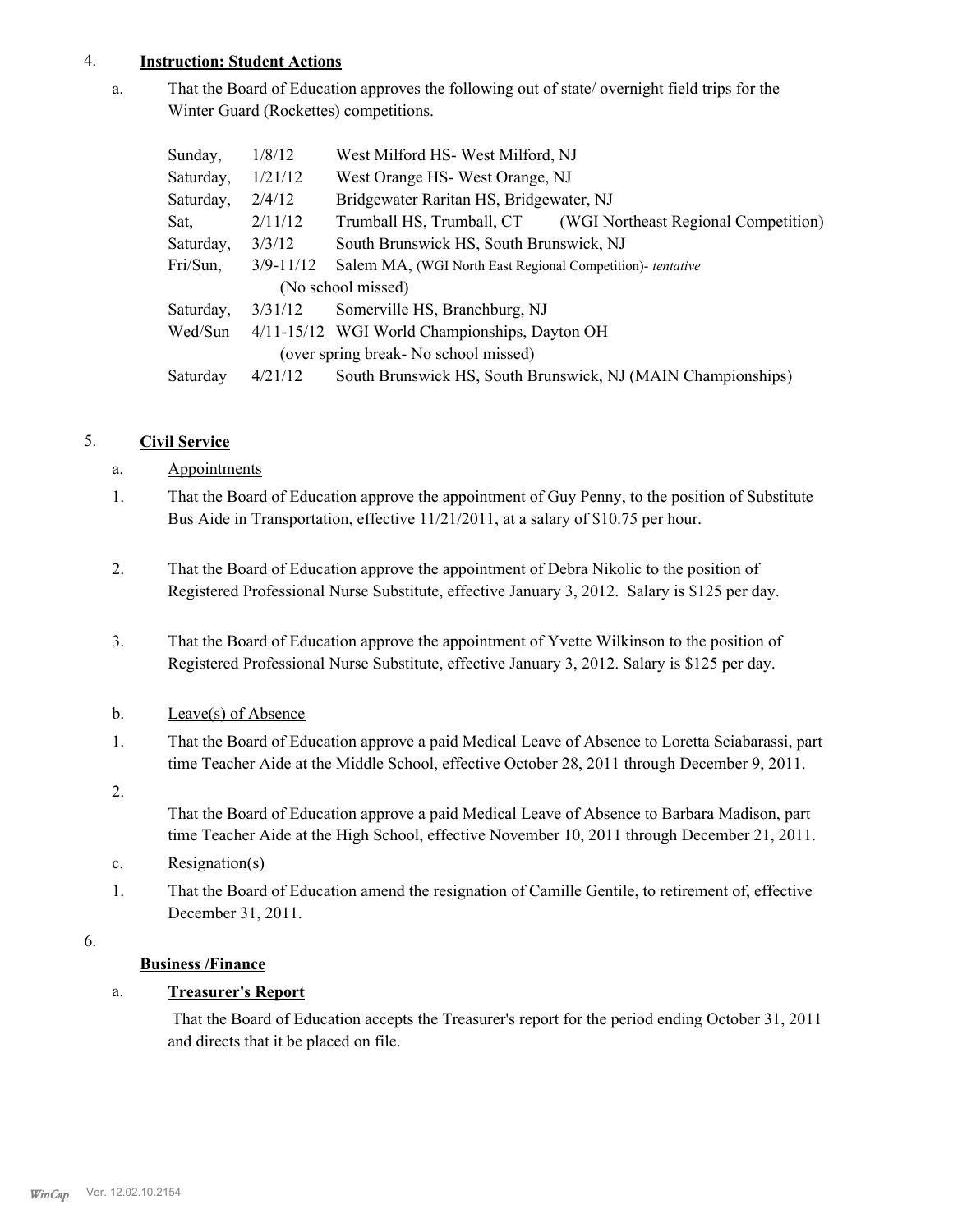### b. **Approval of Invoices and Payroll**

That the Board of Education accepts the Invoices and Payroll for the period ending November 30, 2011

Warrant #9 \$3,140,282.94 Warrant #10 \$1,832,416.20 **TOTAL EXPENSES \$4,972,699.14**

PAYROLL #9 & #10 General  $$4,098,146.25$ Fund F \$55,686.48

### **TOTAL PAYROLL \$4,153,832.73**

**J. Public Comments**

#### **K. Board of Education Reports**

Comments from Board President Board Committee Report Superintendent of Schools' Reports & Comments Superintendent Comments Capital Updates Table Reports Finance and Operations Report Monthly Financial Report Building and Grounds Report Building Usage Vandalism Work order Status Transportation Report Special Reports Public Questions - Board Committee Reports; Student Organization Report, Superintendent's Report; Table Reports (All Finance & Operations Functions); and Special Report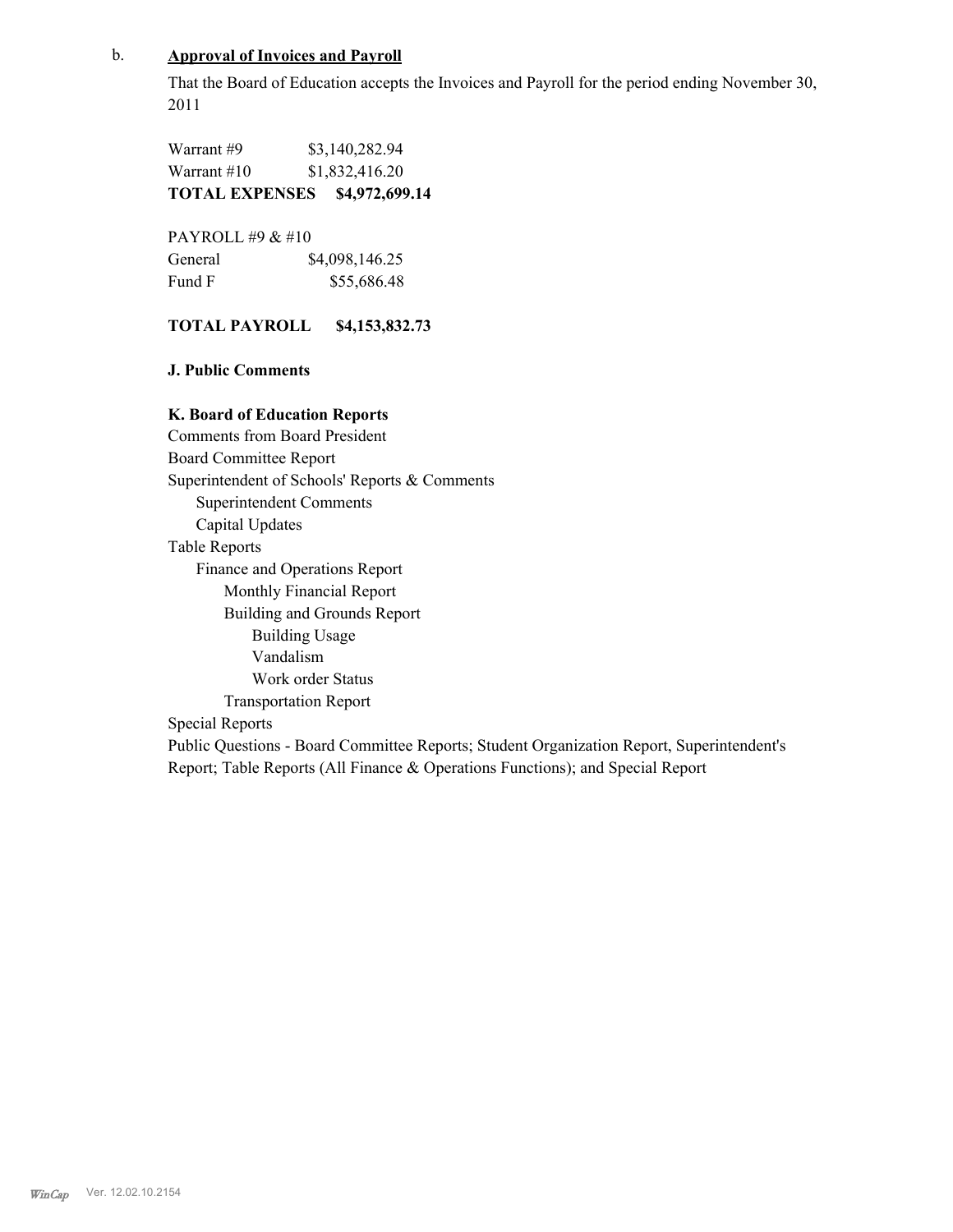Comments from the Board President: Ms. Napolitano stated that date of this meeting had been changed because last Thursday evening at the High School there was a special presentation by a Holocaust survivor. Senior, Danielle Cohen, arranged this special presentation as part of her senior project- Adopt a Holocaust Survivor. The speaker was very moving. Additionally, the student went to the middle school and read to the students. Ms. Napolitano stated that she attended the concert last week and she enjoyed it a great deal. She wished everyone a Merry Christmas and a Happy Hanukkah. Ms. Napolitano also wished everyone a happy , healthy and prosperous new year and encouraged everyone to spend time with their family.

The Superintendent introduced Mr. Ed Escobar and the High School Report of Goals 2011- 2012. Mr. Escobar introduced his staff that will be presenting with him: Mr. Hepworth, Mr. Butti, Dr. Moriarty, Dr. Smith, Mr. Desire, and Mr. Puccio. Mr. Escobar stated that he could not do his job without his administrative team. Mr. Escobar stated that the process to develop goals began in the summer. The high school was experiencing several

changes: the 8th graders were being moved to the high school and changes from the state included the implementation of the common core curriculum. The move of the 8th grade to the high school was a big undertaking. All eighth graders are now taking Integrated Algebra and will take the regents in June. According to Mr. Escobar, the three goals are all good for the students and are good for learning and they will lead to an increase in student academic achievement. The following are the three Goals: (1) RtI-Response to Intervention; (2) Common Formative Assessments; and (3) PBL- Project Based Learning. Mr. Escobar introduced Dr. Smith to present on Goal 1- RtI.

Dr. Smith explained that Response to Intervention is a tiered approach to "helping" students. The key to success is Collaboration. The Instructional Support Team (IST) meet together to review student difficulties and develop a collaborative plan. Dr. Smith discussed the progress of this goal. First, this approach (RtI) was introduced to staff at a faculty meeting. They developed Tier 1 Classroom Strategies. The next step was the development of a "Student Improvement Plan Form". After the development, the next step is the form review and development of the team approach to helping struggling learners. Then team formation to review HS process, procedures and forms. Dr. Smith stated that they are looking to have teachers helping teachers. High Schools are departmentalized and they are looking to get everyone working together. Dr. Smith discussed Common Formative Assessments. These assessments will tell us how students are performing throughout the year and will be administered to all students in a grade level or course. The items will be collaboratively designed by participating teachers. The items will represent priority standards only. This is a big change for teachers. All students will be working toward academic goals. Dr. Smith discussed Student Learning Objectives (SLO), which is an academic goal for a teacher's students set at the start of a course. The SLO can change significantly from year to year. At the beginning of the year, student data is taken from past performance.

Mr. Butti, IL English, spoke about the plan for ELA. In 8th and 9th grade, the NWEA will be administered three times per year, in order to assess student growth and needs. The assignments are modified and differentiated to address these needs. The teams of teachers will meet together to share ideas. In grades 10 and 11, they will be using paired readings, which are two literary passages linked by a common theme with multiple choice and constructed-response questions. The area of focus will include close and careful reading of texts of increasing complexity and using text-based evidence in developing responses.

The next part of the presentation on Math, Science and Social Studies was done by Dr. Moriarity, IL Social Studies, Mr. Gollisz, and Mr. Desire, IL Math. All classes will have Pre/Post assessments for selected units of study. The future steps include creating a baseline for the year. Pre-assessments will be given in September, with a post -assessment given in January. Another pre-test will be administered for the second half of the year, with a post-test given in May. This will be done to measure overall growth per semester. It was explained that when teachers get the results from the pre-test, students will be given appropriate work to help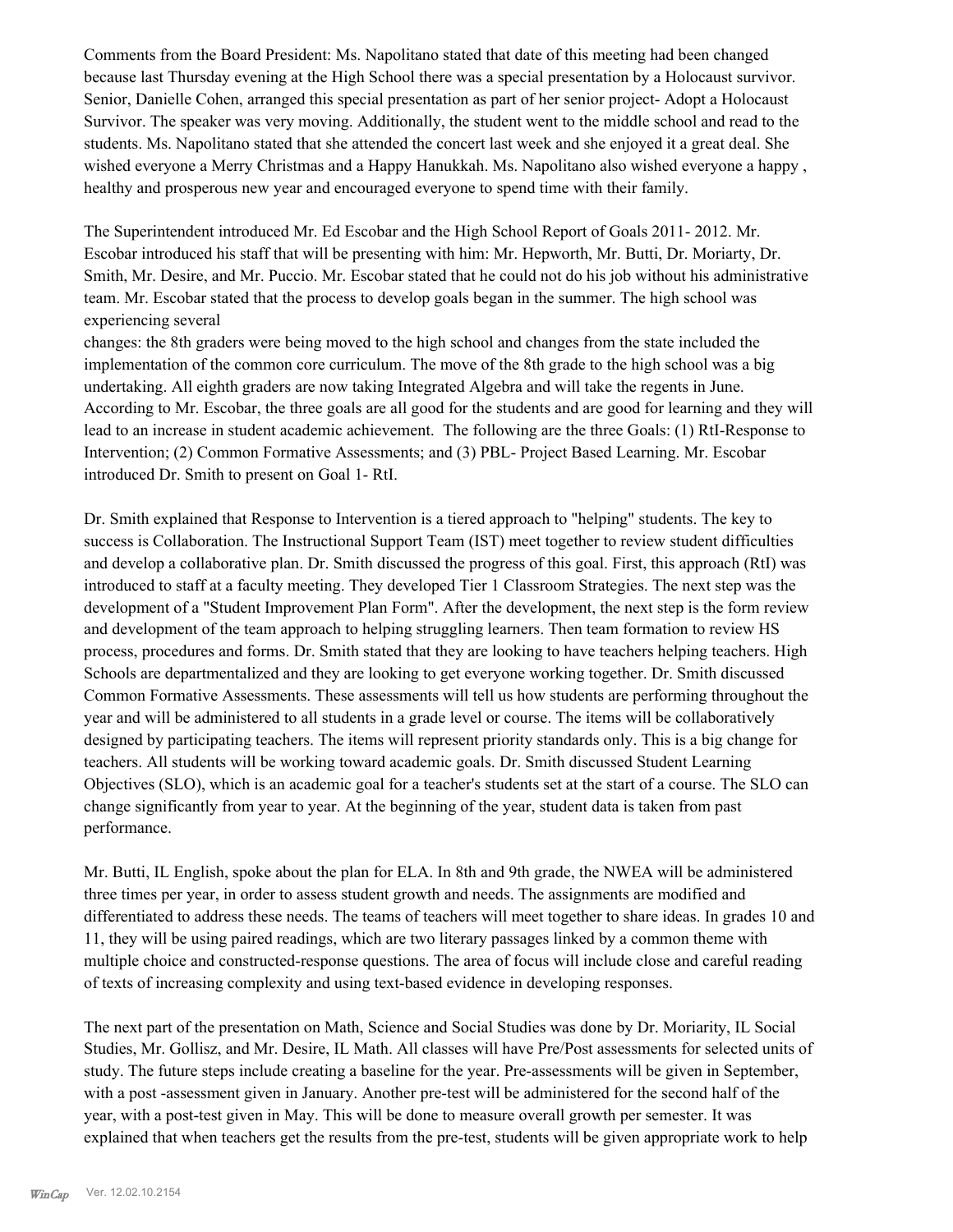them grow. The pre-test serves as a tool for teachers on how they will teach the course. If all students have the basics, then the teacher may go into more specifics.

Mr. Smith stated that at the high school, students are given many opportunities to get extra help. The student will be given a plan for when they will receive help and teachers will be more focused on what to reinforce. AIS is much more focused this year and is based on the data from assessments. This helps the teachers to decide what to teach and they can compare class to class because all students will be taking the same test.The Superintendent added that this all requires teachers to collaborate.

Project Based Learning (PBL)- students go through an extended process of inquiry in response to a complex question, problem or challenge. The projects help students practice 21st Century skills such as collaboration, communication, critical thinking and creativity. Problem Based Learning encompasses complex, realistic problematic scenarios that embody the major concepts to be mastered and understood. It was stated that math is more problem based while social studies is more project based. The design principles for these types of learning include: 1. Begin with the end in mind; 2. Develop the driving question; 3. Plan the assessment; 4. Map the process and 5. Map the process. Mr. Escobar introduced Mr. Hepworth to discuss this type of learning. Mr. Hepworth explained that he utilizes this type of learning and gave an example two examples. Mr. Hepworth used PBL for a family history project and explained how there are many different paths for a student to choose to go about completing this project. In another example, Mr Hepworth stated involved minerals. In this type of learning, students are not just asked to do the old basic testing; he is looking for students to have a true understanding of how to test. He said in PBL, you allow students to explore on their own to find answers to the driving questions.

Mr. Escobar, high school principal, stated that the goals presented this evening are continuous and will not be achieved in 2012. Mr. Escobar discussed the PISA exam which is an international exam. This PISA exam is very different from traditional exams which our children are administered. Project based learning is a very important piece in helping our students answer these higher level questions.

The Board members asked questions and commented on the high school presentation. Ms. Napolitano stated that this is a very broad plan and asked Mr. Escobar what the biggest challenge to administer it is. Mr. Escobar stated that the biggest challenge is working to get all staff on board. The easiest part, he stated will be getting students to embrace the project based learning. The Superintendent stated that teaching is changing; it is no longer just content based. Teachers need to be taught the importance of project based learning. He stated that over time, students will become more comfortable with this new type of learning. The Superintendent stated that he is happy with the high school goals as presented. Mr. Hornberger stated that in this presentation he definitely got a feel of the goals and the expertise. The way our children think is being changed and Mr. Hornberger stated that he looks forward to the project based learning. Ms. Napolitano asked Mr. Escobar if the role of the guidance counselor will change. Mr. Escobar stated that he sees the guidance counselors taking a more prominent role and really acting as the student advocate. Mr. McGrath stated that he felt the guidance department should have been here. Mr. McGrath stated that he wants the high school team to look at student's college readiness and job readiness. He felt that he did not hear a lot about that in this presentation. The Superintendent stated that everything talked about tonight is part of what we are advocating. He added that we are preparing for what is coming.

Superintendent Comments: The Superintendent stated that you can now find on the website student resources; look for the NWEA logo and there will be both reading and math. There will be activities based upon the RIT scores. The Superintendent stated that a letter will be sent home to make parents aware of the "Superintendent's Homework". There will be games and activities specific to all topics. The Superintendent will also be asking students for feedback on the activities as well as suggestions for other activities.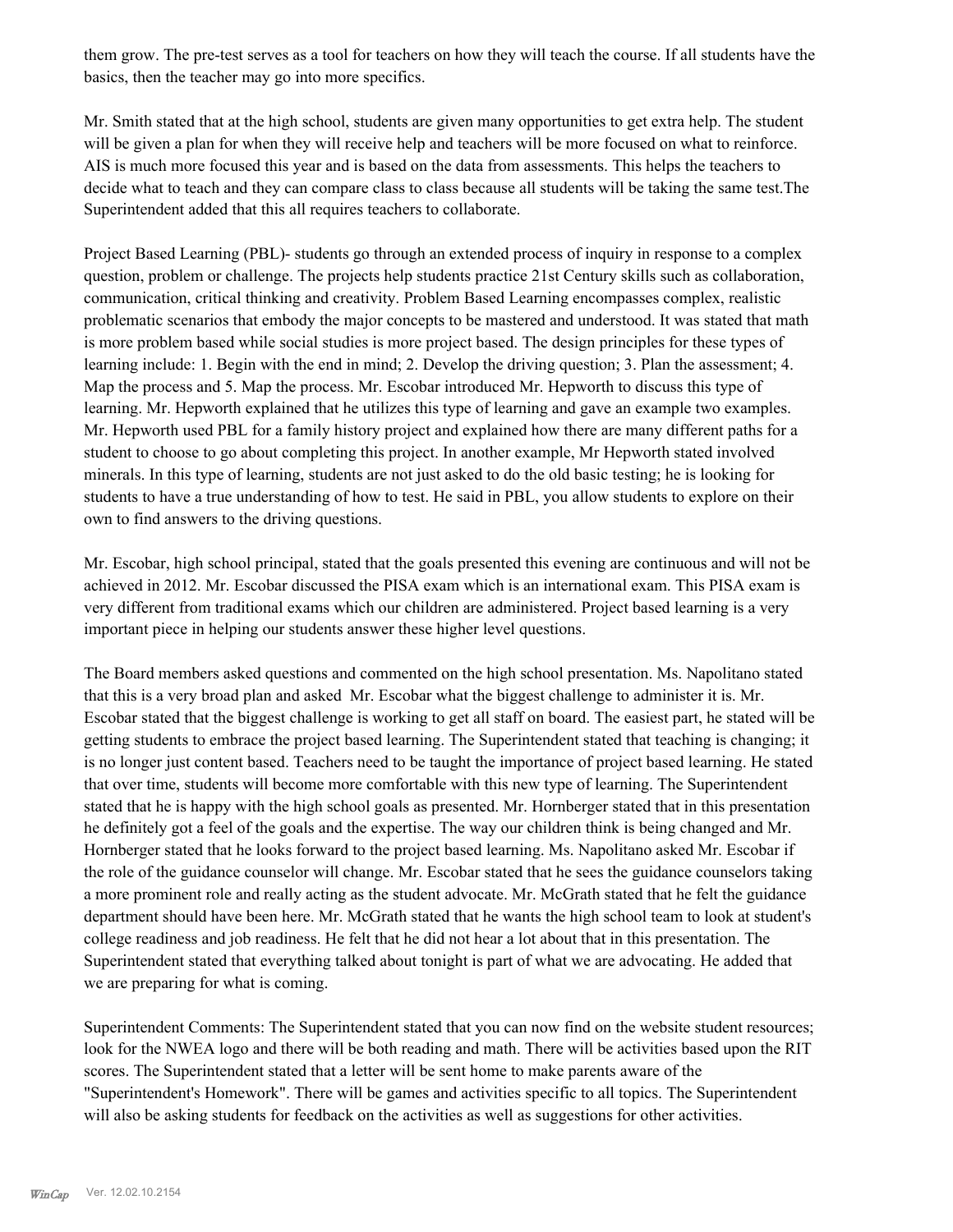The Superintendent introduced Jack Waters to do the final presentation of the evening- Preliminary Budget 2012-2013. Mr. Waters stated that for the fiscal year 2012- 2013 the tax levy cap is 2%.. Mr. Waters stated that 2% x \$74,800,000 = \$1,500,000 (approx). Also for the purposes of this presentation, all other revenue for 2012- 2013 remains at \$7,300,000. Mr. Waters stated that the projected increases in the budget are in the following lines: Salaries, pension cost, Health, insurances (general, w/c, dental), Special Education, and bus replacement. He stated that the projected increases are \$2,270,000. This leaves an excess over the cap of \$770,000. Mr. Waters stated that from that amount \$500,000 will be deducted (2011/12 transfer to capital-Meadow Drive). This would leave a total of \$270,000 over the cap. Mr. Waters stated that the following are potential offsets to the excess: salary negotiations, status of state aid for 2012/13 and staffing (retirements and excessing). Mr. Waters stated that overall the district is in pretty good shape.

The Superintendent stated that many of his colleagues are looking at putting out a budget above the 2% cap. The Superintendent clarified that the 2% is not actually a tax cap, it is a levy cap. He added that everything in the current budget will remain in the 2012/2013 budget. The Superintendent stated that salaries will remain an issue. Mr. Hornberger commented that while we appear to be in good shape for next year, salaries will have a big impact on future budgets if negotiations do not go well. the Superintendent stated that for next year's budget the only thing we are required to pay are the step increases. He stated that salary, pension and health are all factored into the 2%. Mr. Hornberger asked if there is an amount yet for the excessing at Willis Avenue. The Superintendent stated that we don't have those numbers. There were no other questions or comments.

The Superintendent stated that he had a few more comments to make. He stated that he wanted to congratulate Danielle Cohen on her senior project. He stated that the presentation of the Holocaust Survivor was very moving and he is very proud of the work Ms. Cohen did to have the take place. The Superintendent received an update from the state that the perimeters of the ELA and Math assessments are being changed and a third day is being added. The children will have 180 minutes of test time and a break will be factored in. The test will be very long and half of the questions will not count. The Superintendent stated that this is being done for next year's testing using the common core assessment. This will be our first glimpse of what may be coming. The Superintendent stated that he attended the various winter concerts and he is always amazed how talwnted our children are. At the next meeting on 1/5/12, one of the kindergarten classes will be here to highlight the new Spanish program. The Superintendent wishes everyone happy and healthy holidays.

The Superintendent stated that he was not in need of an executive session tonight.

| <b>L. Executive Session</b> | Time: | p.m. |
|-----------------------------|-------|------|
|-----------------------------|-------|------|

| <b>Motion:</b><br>Second: |     |
|---------------------------|-----|
| Yes:                      | No: |
|                           |     |
|                           |     |
|                           |     |
|                           |     |
| Passed:                   |     |